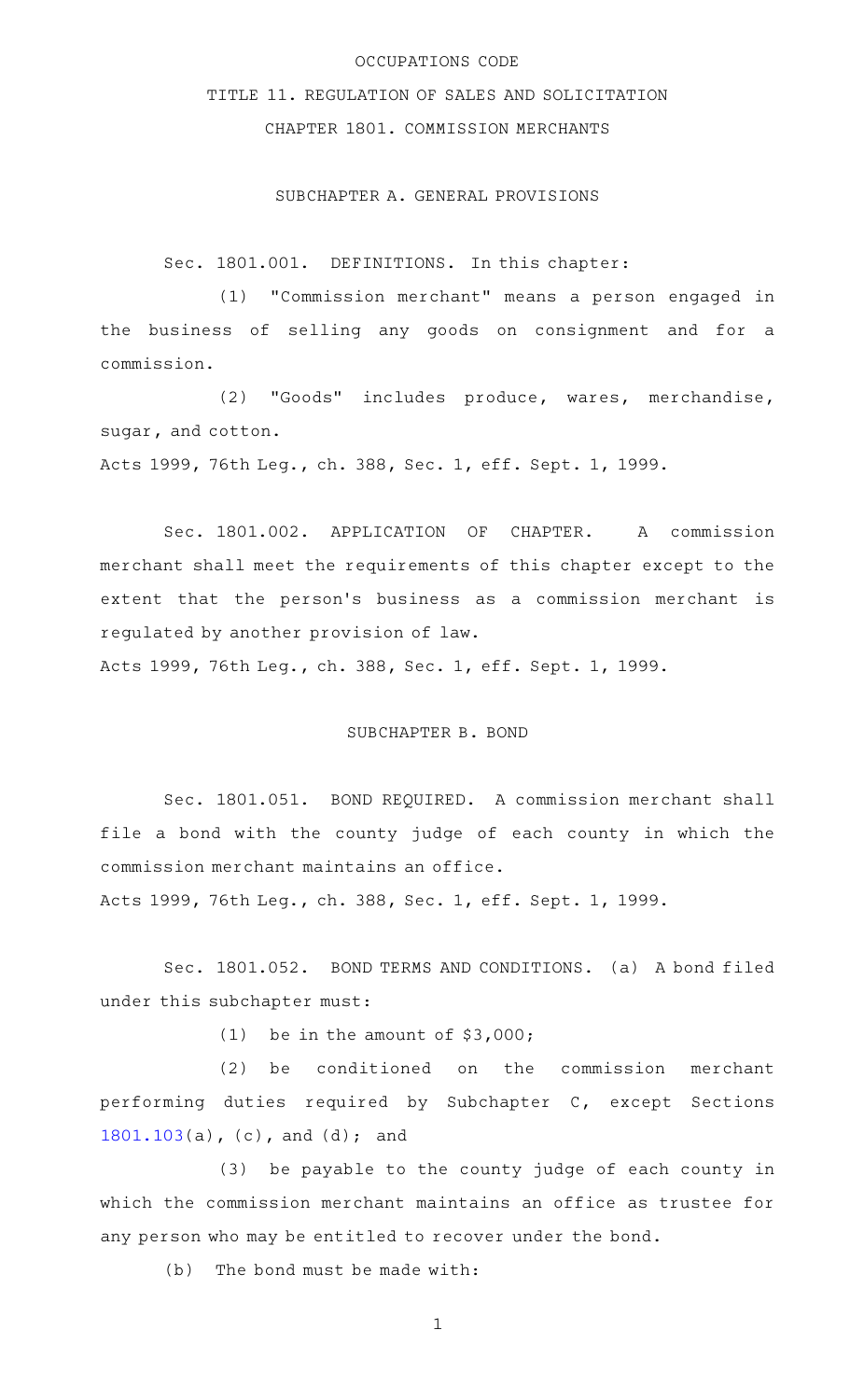(1) a solvent surety company doing business in this state; or

(2) two or more good and sufficient sureties, each of whom:

 $(A)$  is a resident of this state; and

(B) makes an affidavit stating that the surety has assets, not subject to exemption, that are at least equal to the amount of the bond.

Acts 1999, 76th Leg., ch. 388, Sec. 1, eff. Sept. 1, 1999.

Sec. 1801.053. BOND APPROVAL. The bond must be approved by the county judge of each county in which the commission merchant maintains an office.

Acts 1999, 76th Leg., ch. 388, Sec. 1, eff. Sept. 1, 1999.

Sec. 1801.054. RECORDING OF BOND. The county judge shall file the bond with the county clerk in the same manner as an instrument to perfect a security interest under Chapter [9,](http://www.statutes.legis.state.tx.us/GetStatute.aspx?Code=BC&Value=9) Business & Commerce Code.

Acts 1999, 76th Leg., ch. 388, Sec. 1, eff. Sept. 1, 1999.

Sec. 1801.055. SUIT ON BOND. (a) A person damaged by a breach of a condition of the bond may bring suit and recover under the bond.

(b) The suit shall be filed in the county in which the bond is filed.

(c)AAA bond is not void on first recovery and may be sued on until the total amount is exhausted.

(d) If the amount of the bond is reduced to  $$1,500$  or less, the commission merchant shall file a new bond in an amount equal to \$3,000. The new bond is liable for all future contracts entered into by the commission merchant and a consignor.

(e) A commission merchant who does not file a new bond under Subsection (d) may not do business in this state. Acts 1999, 76th Leg., ch. 388, Sec. 1, eff. Sept. 1, 1999.

SUBCHAPTER C. COMMISSION MERCHANT DUTIES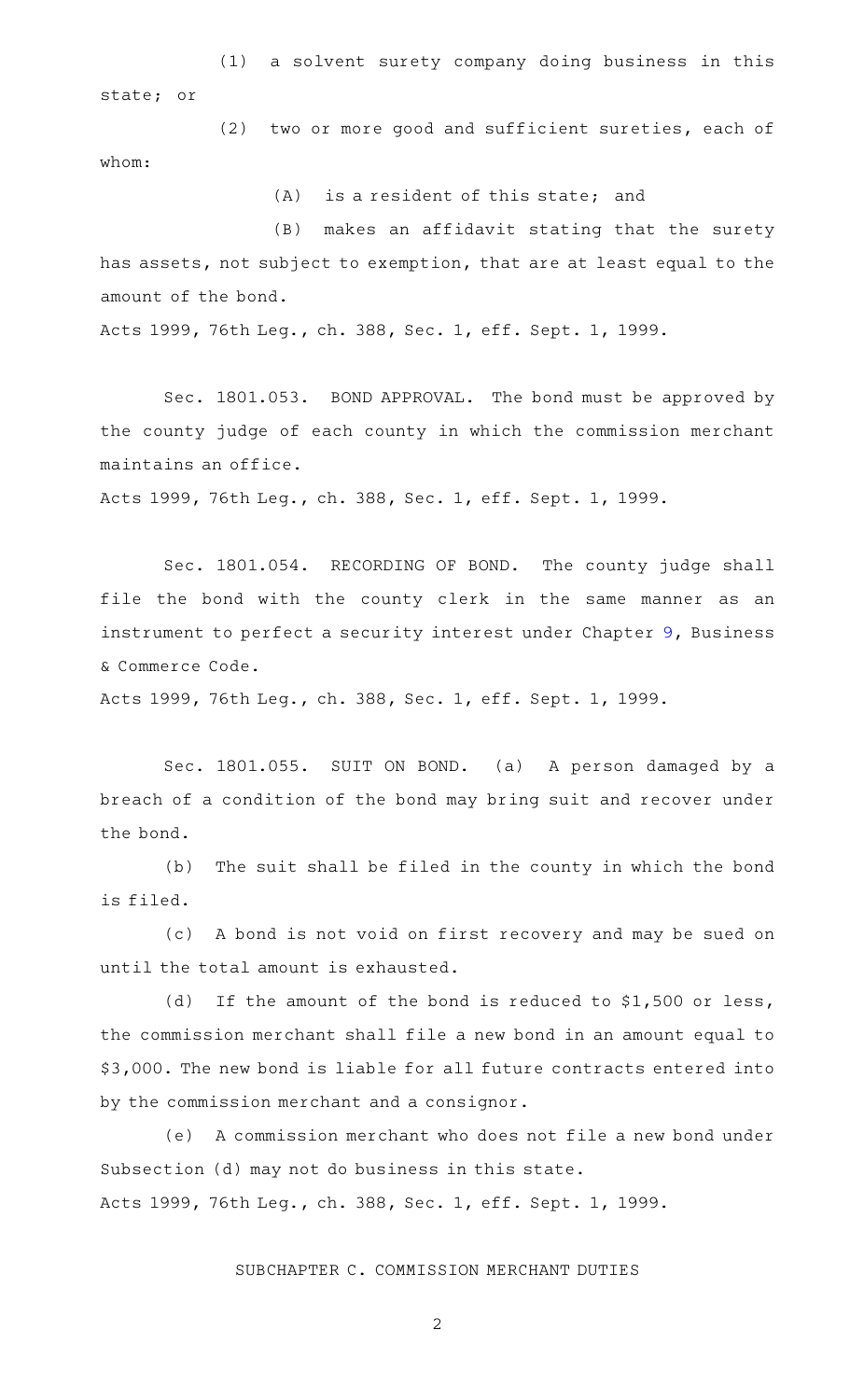Sec. 1801.101. CONTRACT PERFORMANCE. A commission merchant shall perform all contracts with a consignor of goods. Acts 1999, 76th Leg., ch. 388, Sec. 1, eff. Sept. 1, 1999.

Sec. 1801.102. SALE OF GOODS. On shipment of a consignment, a commission merchant shall promptly receive and sell the goods under the terms of the consignment contract. Acts 1999, 76th Leg., ch. 388, Sec. 1, eff. Sept. 1, 1999.

Sec. 1801.103. STATEMENTS AND RECEIPTS REGARDING CONSIGNMENT. (a) A person who consigns goods to a commission merchant shall send to the commission merchant a written statement stating the quantity, the quality or class, and the condition of the consigned goods.

 $(b)$  On receipt of the statement, the commission merchant shall promptly notify the consignor of any objection the commission merchant has to the stated class, quality, or quantity and the condition of the consigned goods. If the commission merchant fails to object, the statement is prima facie evidence of the class, quality, or quantity and the condition of the consigned goods.

(c) On receipt by the commission merchant of the goods, the commission merchant shall give to the agent of the carrier delivering the goods a receipt for the goods. The receipt must state the quality, quantity, grade, and condition of the goods.

(d) The agent of the carrier shall keep the receipt on file in the carrier's office for six months from the date of receiving the receipt. The receipt may be inspected by a person interested in the shipment.

Acts 1999, 76th Leg., ch. 388, Sec. 1, eff. Sept. 1, 1999.

Sec. 1801.104. ACCOUNTING. (a) As soon as the goods are sold, the commission merchant shall send to the consignor a complete itemized account of the sale.

(b) The itemized account must include the price received and the date of the sale.

(c) If the commission merchant sells cotton, sugar, or other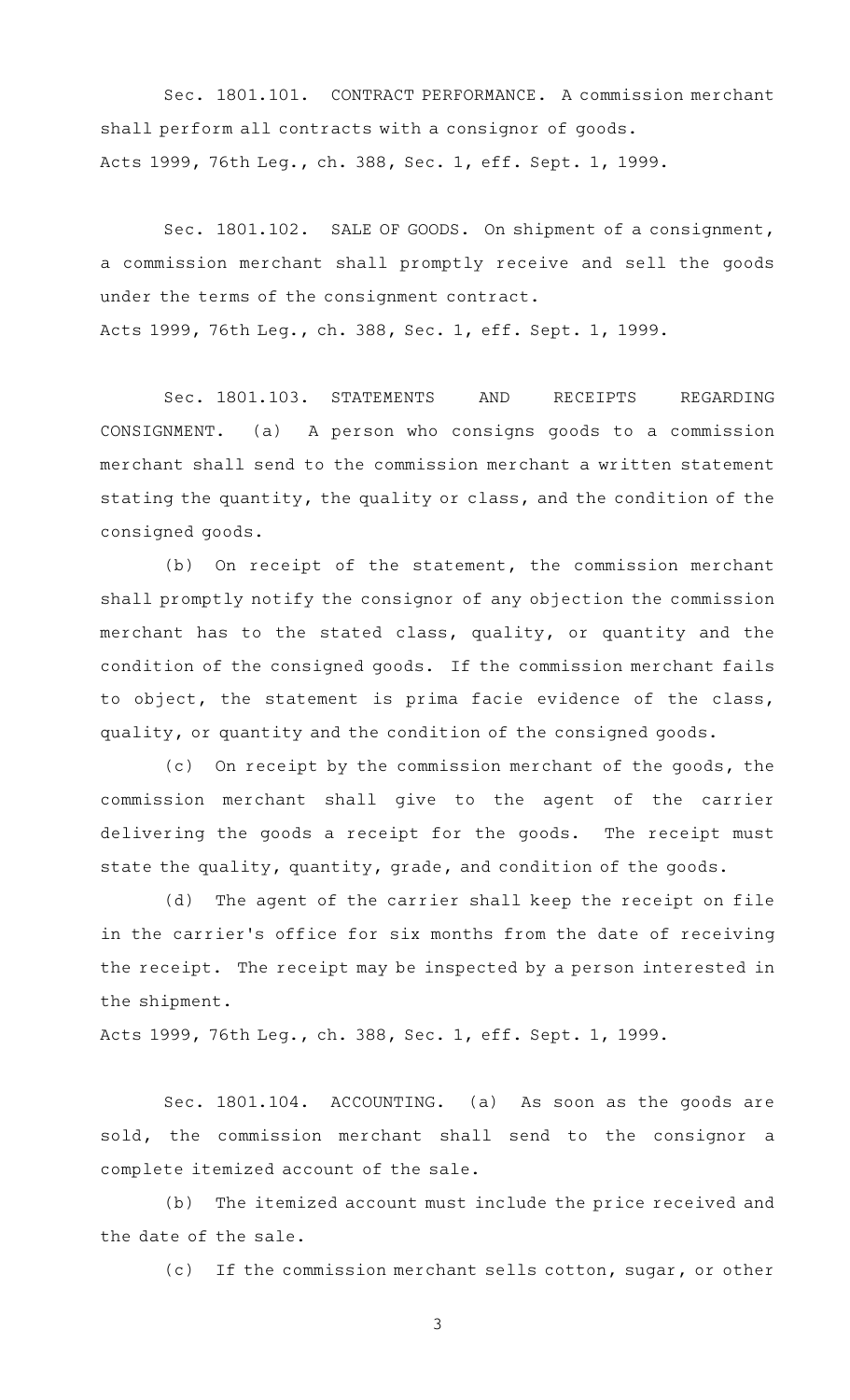produce by weight, the itemized account must:

 $(1)$  include the weight of the cotton, sugar, or other produce in gross and the tare allowed; and

(2) be accompanied by the certificate or memorandum of the weight and condition of the cotton, sugar, or other produce required by law, signed by the weigher who weighed the cotton, sugar, or other produce.

Acts 1999, 76th Leg., ch. 388, Sec. 1, eff. Sept. 1, 1999.

Sec. 1801.105. REMITTANCE OF SALE PROCEEDS. Not later than the fifth day after the date of the sale of consigned goods, a commission merchant shall send to the consignor the total amount received from the sale less the commission merchant 's commission. Acts 1999, 76th Leg., ch. 388, Sec. 1, eff. Sept. 1, 1999.

## SUBCHAPTER D. ACTIONS AGAINST COMMISSION MERCHANTS

Sec. 1801.151. REQUIREMENT TO OBTAIN WRITTEN LICENSE. (a) A commission merchant must obtain the express written license from the owner or consignor of goods, or a person authorized by the owner or consignor, before the commission merchant may, directly or indirectly, purchase or reserve an interest in the consigned goods in the merchant 's name or in the name or through the instrumentality of another, for the merchant's benefit or for the benefit of another, or as an agent of any other person.

(b) On violation by a commission merchant of Subsection  $(a)$ , the owner of the goods is entitled to recover from the commission merchant a penalty in an amount equal to half of the value of the goods.

(c) An action for a penalty under Subsection (b) must be brought in the county in which:

(1) the sale took place; or

 $(2)$  the commission merchant resides.

Acts 1999, 76th Leg., ch. 388, Sec. 1, eff. Sept. 1, 1999.

Sec. 1801.152. FALSE CHARGES. (a) A commission merchant may not charge for mending or patching, roping bales, cooperage or